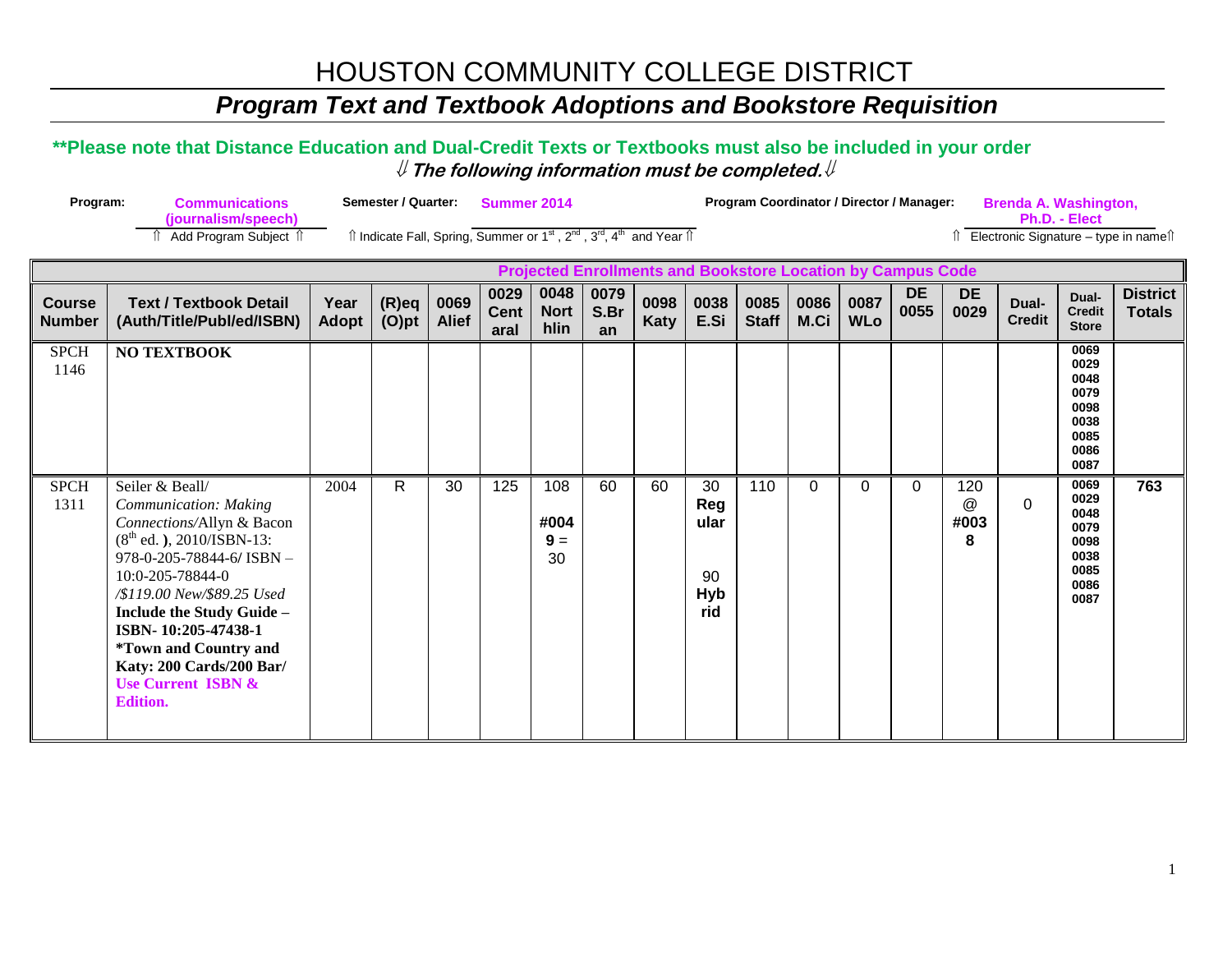### *Program Text and Textbook Adoptions and Bookstore Requisition*

#### **\*\*Please note that Distance Education and Dual-Credit Texts or Textbooks must also be included in your order**

| Same                | Cards & Bar Charts                                                                                                                                                                                                                                                                                                   |      |                | 30 | $\mathbf 0$    | 0        | 60          | 60/<br>60   | $\mathbf 0$      | 110/<br>110    | $\mathbf 0$ | $\overline{0}$ | $\mathbf 0$  | $\mathbf 0$          | $\mathbf 0$ | 0069<br>0029<br>0048<br>0079<br>0098<br>0038<br>0085<br>0086<br>0087 | 400         |
|---------------------|----------------------------------------------------------------------------------------------------------------------------------------------------------------------------------------------------------------------------------------------------------------------------------------------------------------------|------|----------------|----|----------------|----------|-------------|-------------|------------------|----------------|-------------|----------------|--------------|----------------------|-------------|----------------------------------------------------------------------|-------------|
| <b>SPCH</b><br>1315 | O'Hair, Stewart &<br>Rubenstein/A Speaker's<br>Guidebook/Bedford/St.<br>Martins/2010 (4th ed.)/<br>ISBN: 13:978-0-312-55035-<br>6/ ISBN - 10:312-55035-9<br>Use Current ISBN &<br>Edition.                                                                                                                           | 2004 | $\overline{R}$ |    | $\overline{0}$ | $\Omega$ | $\mathbf 0$ | $\mathbf 0$ | $\mathbf 0$      | $\mathbf 0$    | $\mathbf 0$ | $\Omega$       | $\mathbf 0$  | $\overline{0}$       | $\mathbf 0$ | 0069<br>0029<br>0048<br>0079<br>0098<br>0038<br>0085<br>0086<br>0087 |             |
| <b>SPCH</b><br>1315 | O'Hair, Rubenstein &<br>Stewart/A Pocket Guide to<br>Public Speaking/Bedford/St.<br>Martin's/2007 (4 <sup>th</sup><br>ed.)/ISBN - 13:978-0-312-<br>45207-0/ISBN - 10:312-<br>45207-1/ISBN - 13:978-0-<br>312-45210/10:0-312-45210-1<br>\$30.00 New/\$22.50 Used/<br><b>Use Current ISBN &amp;</b><br><b>Edition.</b> | 2008 | $\mathsf{R}$   | 60 | 210            | 52       | 150         | 60          | 60<br>Hyb<br>rid | 110            | $\mathbf 0$ | $\mathbf{0}$   | $\mathbf{0}$ | #003<br>$8 =$<br>180 | $\mathbf 0$ | 0069<br>0029<br>0048<br>0079<br>0098<br>0038<br>0085<br>0086<br>0087 | 882         |
| <b>SPCH</b><br>1318 | Adler & Towne/Looking Out,<br>Looking In/Cengage<br>Learning $(13th$ ed.),<br>2010/ISBN - 13: 978-0-495-<br>796213/\$149.65<br>New/\$112.25 Used/<br><b>Use Current ISBN &amp;</b><br><b>Edition.</b>                                                                                                                | 2002 | $\mathsf{R}$   |    | $\mathbf 0$    | $\Omega$ | $\mathbf 0$ | $\mathbf 0$ | 0                | $\overline{0}$ | 0           | $\mathbf 0$    | 0            | $\Omega$             | 0           | 0069<br>0029<br>0048<br>0079<br>0098<br>0038<br>0085<br>0086<br>0087 | $\mathbf 0$ |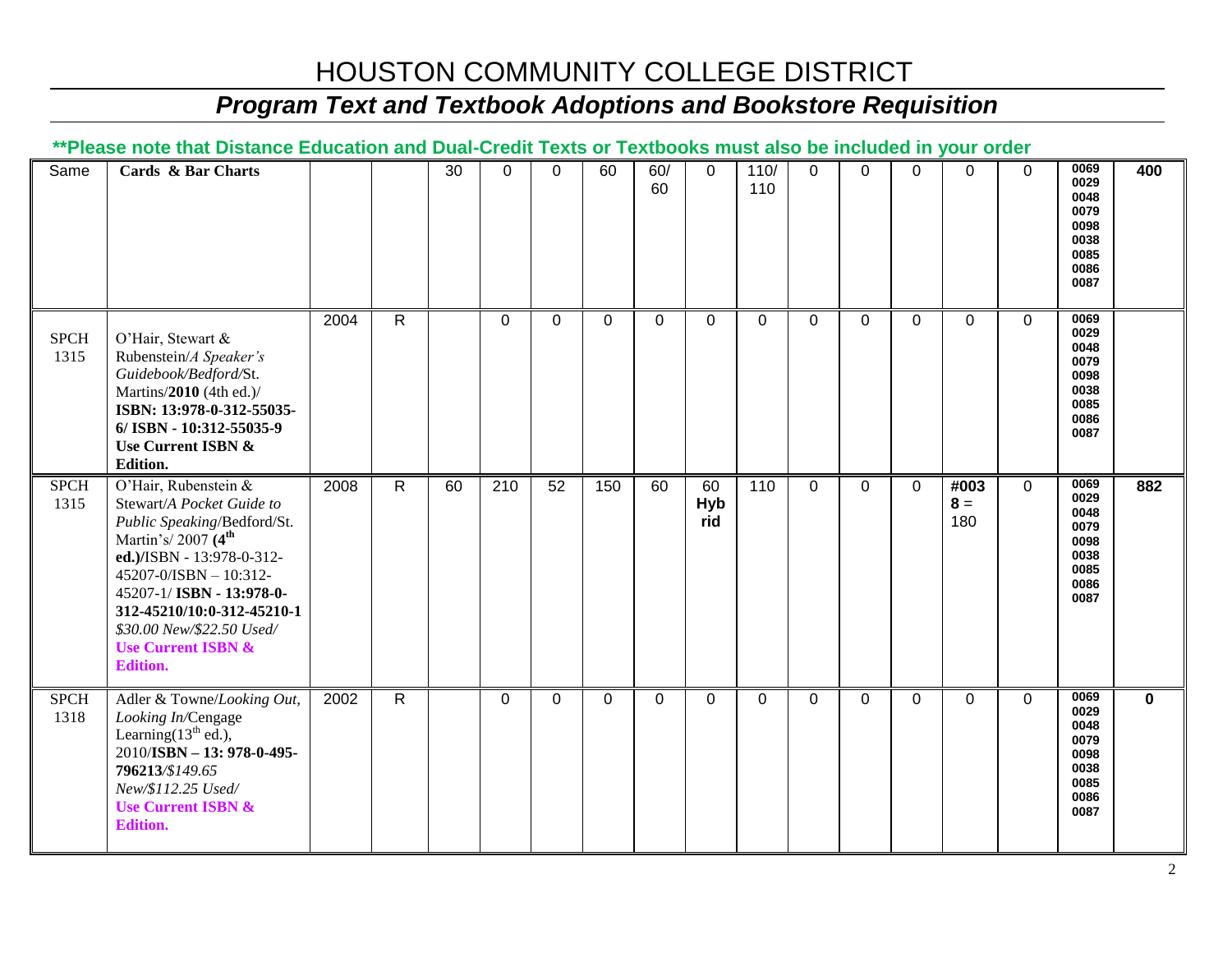# *Program Text and Textbook Adoptions and Bookstore Requisition*

#### **\*\*Please note that Distance Education and Dual-Credit Texts or Textbooks must also be included in your order**

| <b>SPCH</b><br>1318 | DeVito/Interpersonal<br>Messages: Communication<br>and Relationships/Allyn &<br>Bacon, (2008)/ISBN -<br>13:978-0-205-75838-8/ISBN<br>$-10: 0-2-5-75838-X$<br>\$60.20 New/\$45.15 Used/<br><b>Current ISBN &amp; Edition.</b>                                | 2004 | $\mathsf{R}$ |          | 30           | $\Omega$ | $\Omega$ | $\Omega$ | 0        | $\Omega$    | $\Omega$    | 0        | $\Omega$ | $\Omega$ | $\Omega$     | 0069<br>0029<br>0048<br>0079<br>0098<br>0038<br>0085<br>0086<br>0087 | 30          |
|---------------------|-------------------------------------------------------------------------------------------------------------------------------------------------------------------------------------------------------------------------------------------------------------|------|--------------|----------|--------------|----------|----------|----------|----------|-------------|-------------|----------|----------|----------|--------------|----------------------------------------------------------------------|-------------|
| <b>SPCH</b><br>1321 | Hamilton/Communicating for<br>Results/Cengage Learning<br>$(9th$ ed.), 2005/ISBN - 13:<br>978-0-495-79499-5/ISBN -<br>10: 0-495-79799-5<br>\$145.65 New/\$109.25 Used/<br><b>Current ISBN &amp; Edition.</b>                                                | 1999 | $\mathsf{R}$ | 0        | 30           | $\Omega$ | 30       | $\Omega$ | 35       | $\Omega$    | $\mathbf 0$ | $\Omega$ | $\Omega$ | $\Omega$ | $\mathbf{0}$ | 0069<br>0029<br>0048<br>0079<br>0098<br>0038<br>0085<br>0086<br>0087 | 95          |
| <b>SPCH</b><br>1342 | Hanhner, Sokoloff &<br>Salisch/Speaking Clearly:<br>Improving Voice and<br>Diction/McGraw-Hill (6 <sup>th</sup><br>ed.), 2002/ISBN -<br>0:7248696-1 (with Speech<br>Lab CDs for each campus)<br>\$111.45 New/\$83.60/<br><b>Current ISBN &amp; Edition.</b> | 2002 | $\mathsf{R}$ | $\Omega$ | $\Omega$     | $\Omega$ | $\Omega$ | $\Omega$ | 0        | $\Omega$    | $\Omega$    | $\Omega$ | $\Omega$ | $\Omega$ | $\Omega$     | 0069<br>0029<br>0048<br>0079<br>0098<br>0038<br>0085<br>0086<br>0087 | $\mathbf 0$ |
| <b>SPCH</b><br>2333 | Dams/Galanes/Communicati<br>ng in Group Applications and<br>Skills/McGraw-Hill (7 <sup>th</sup> ed.),<br>2009/ISBN - 978-0-07-<br>338500-6<br>\$107.65 New/\$80.75 Used<br>Use Current ISBN &<br><b>Edition.</b>                                            | 2010 | $\mathsf{R}$ |          | $\mathbf{0}$ | $\Omega$ | 0        | $\Omega$ | $\Omega$ | $\mathbf 0$ | $\Omega$    | $\Omega$ | $\Omega$ | $\Omega$ | $\Omega$     | 0069<br>0029<br>0048<br>0079<br>0098<br>0038<br>0085<br>0086<br>0087 | $\mathbf 0$ |